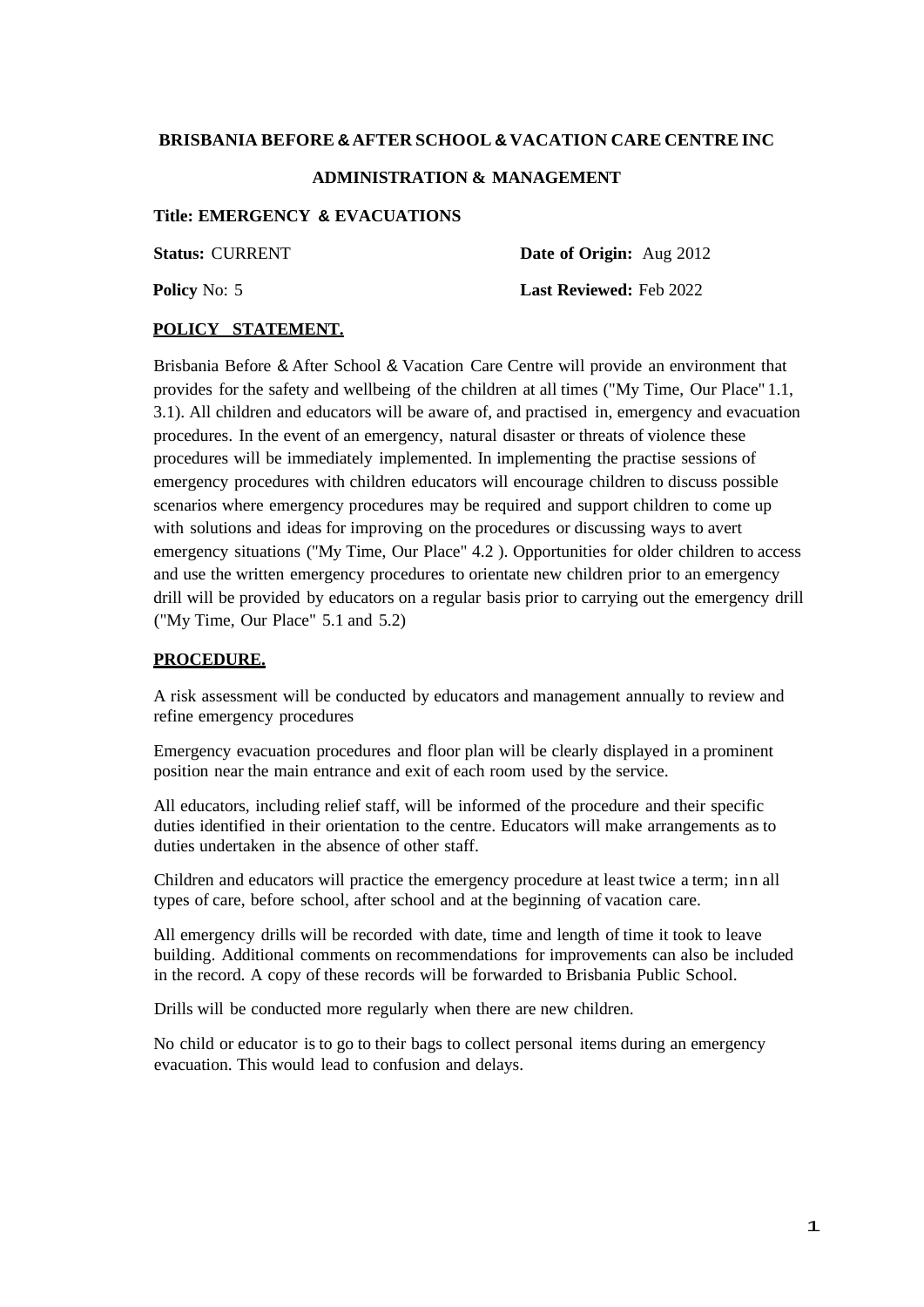The centre will maintain a fire blanket and smoke detectors and have them checked regularly as per the manufacturer's instructions. Smoke detectors will have batteries changed at the start of the financial year.

Fire extinguishers will be installed and maintained in accordance with Australian Standard 2444. Educators will be instructed in their operation.

Educators will only attempt to extinguish fires if the fire is small, there is no threat to their personal safety and they feel confident to operate the extinguisher and all the children have been evacuated from the room.

Educators should be aware of bush fire danger and if relevant have appropriate training on the necessary procedures.

The evacuation plan will include:

- Routes of leaving the building suitable for all ages and abilities. These should be clearly mapped out.
- Plan of where the fire extinguishers are located displayed in a public place.
- A safe assembly point away from access of emergency services.
- An alternative assembly area in case the first one becomes unsafe.
- List of items to be collected and by whom.
- List of current emergency numbers.
- Staff duties in the

emergency. Educators will be

nominated to:

- Make the announcement to evacuate, identifying where and how.
- Collect children's attendance records and parents' contact numbers.
- Collect emergency services numbers.

Take the mobile phone and make the phone call to 000 or other appropriate service, management and parents as required.

Collect the emergency back pack containing first aid kit, asthma puffer, epipen and bottled water.

Check that the building is empty and that all doors and windows are closed as far as possible, to reduce the spread of a fire.

Supervise the children at the assembly area, and take a roll call of children. Educators should be aware of any visitors.

When the emergency service arrives the Supervisor will inform the officer in charge of the nature and location of the emergency and if there is anyone missing.

No one should re-enter the building until the officer in charge has said it is safe to do so.

#### **HARASSMENT AND THREATS OF VIOLENCE.**

If a person/s known or unknown to the service harasses or makes threats to children or Educators at the centre, or on an excursion, Educators will:

- Calmly and politely ask them to leave the centre or the vicinity of the children.
- Be firm and clear and remember your primary duty is to the children in your care.
- If they refuse to leave, explain that it may be necessary to call the police to remove them.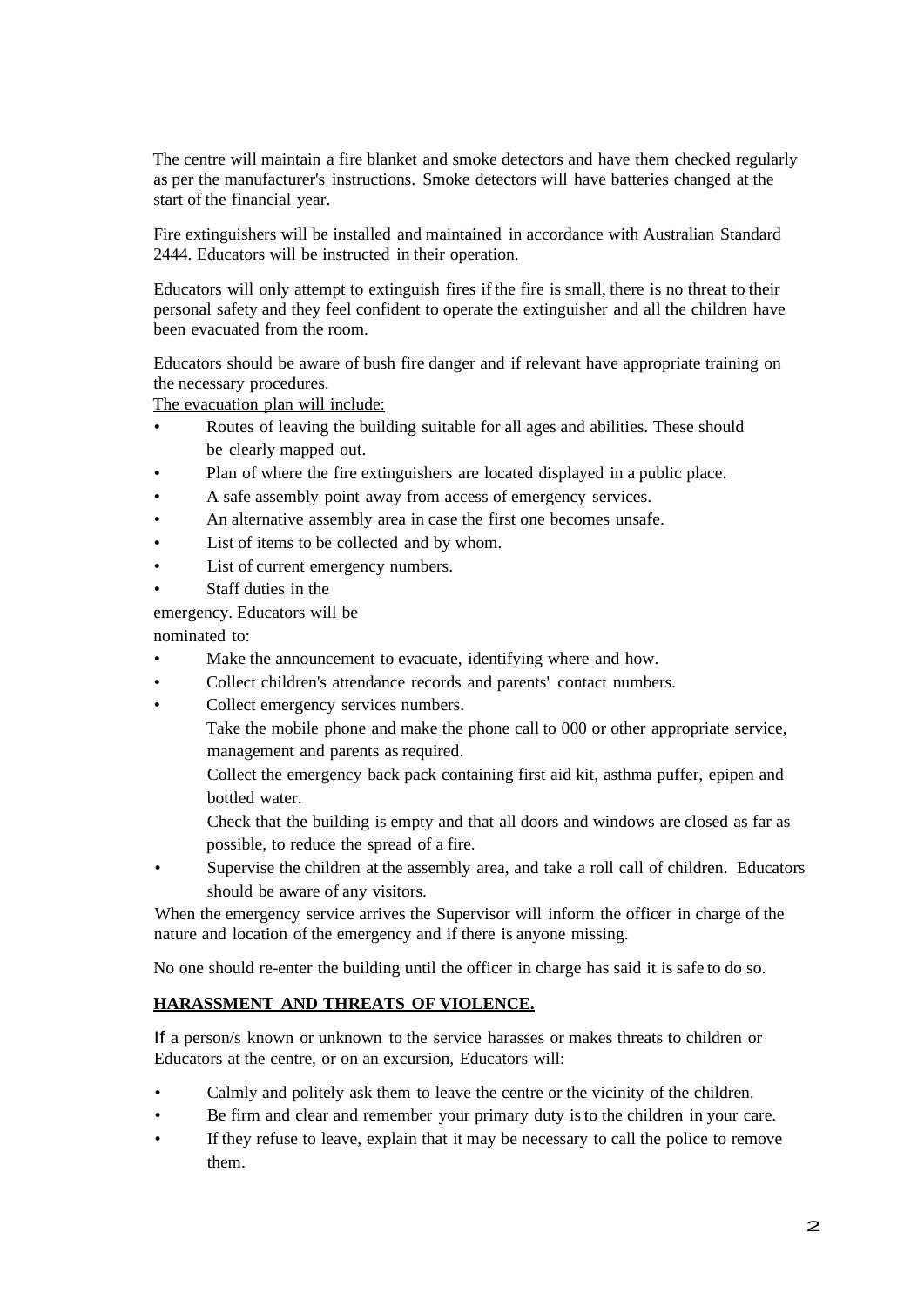If they still do not leave, call the police.

- If the supervisor is unable to make the call another staff member should be directed to do so. Educators should liaise with team members in advance to determine a code phrase that will alert another team member to the situation arising and prompt them to contact police.
- Where possible educators must endeavour to calmly move the children away from the person and this may be achieved quickly with the use of another code phrase that will encourage word of mouth transmission between children to move quickly from the area to another safer environment without causing them alarm.
- No educator should attempt to physically remove the unwelcome person, but try to remain calm and keep the person calm as far as possible and wait for the police.
- Educators should be aware of any unfamiliar person on the premises and find out what they want as quickly as possible and try to contain them outside the centre.

# **Acknowledgements:**

National regulation 97; Emergency and evacuation procedures

National Standard 2; 2.3.3. ("Plans to effectively manage incidents and emergencies are developed in consultation with relevant authorities, practised and implemented".)

| Document Author/Date:            | Network of Community Activities July 2012 |
|----------------------------------|-------------------------------------------|
|                                  | Donna Burrows Aug 2012                    |
| Reviewed by/Date:                | Management Committee March 2015           |
| Accepted by Management Committee | March 2015                                |
| Date for Next Review:            | Dec 2016                                  |
| Accepted by Management Committee | May 2019                                  |
| Date for Next Review:            | Feb 2023                                  |

My Time, Our Place 1.1, 3.1, 4.2, 5.1 & 5.2

#### **Review of Procedure**

**Referenced Standard:** Australian Standard AS 3745-2010 planning for emergencies in facilities

| Document Author/Date:      | Network of Community Activities July 2012<br>Donna Burrows Aug 2012 |
|----------------------------|---------------------------------------------------------------------|
| Reviewed by/Date:          | Wormald - Fire Safety Training / Feb 2014                           |
| Annual Fire service        | Wormald - Fire Safety Training / June 2015                          |
| <b>Annual Fire Service</b> | Wormald - Fire Safety Training / June 2016                          |
| <b>Annual Fire Service</b> | Wormald -Fire Safety Training / June 2017                           |
| <b>Annual Fire Service</b> | Wormald -Fire Safety Training /June 2018                            |
| <b>Annual Fire Service</b> | Wormald -Fire Safety Training /June 2019                            |
| <b>Annual Fire Service</b> | Wormald -Fire Safety Training / June 2020                           |

The above procedure has been reviewed and was found to comply fully with the requirements in Australian Standard 3745-2010.

Please contact me if you have any questions regarding the review of procedures.